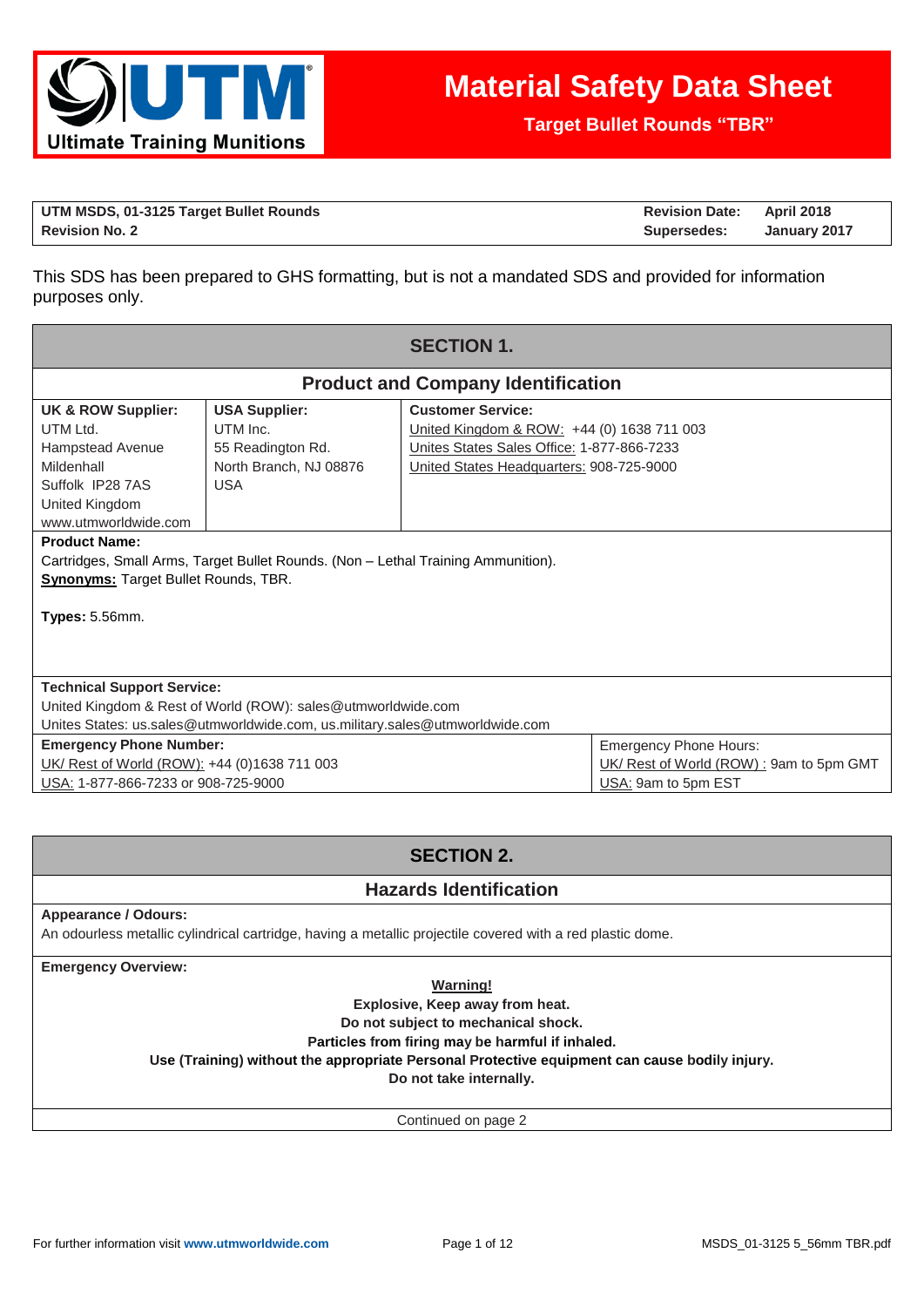# **SECTION 2. Hazards Identification (continued) Specific Physical Hazards Arising From Product:** Packaged and Loose cartridges could function (cook-off) if exposed to an external heat source in excess of 135˚C (275˚F) and could produce low velocity fragments which could cause eye injury or superficial skin wounds. **Caution:** When UTM training ammunition is fired, small amounts of particles can be emitted as well as gases. Upon over exposure this can be slightly irritating to the eye and respiratory tract. Emitted particles and or gases may contain trace amounts of harmful substances. **OSHA Regulatory Status:** This product contains material (s) considered hazardous by the OSHA Hazard Communication Standard (29 CFR 1910.1200). This product contains potential carcinogens as listed by OSHA, IARC or NTP. (Note: Potential carcinogens as listed by OSHA, IARC or NTP are contained within the spent cartridge case, and do not vent to atmosphere under normal firing or handling conditions.) **United Nations Hazard Classification:** Classification 1.4S **United Nations Designation:** UN0012 **Potential Health Effects:** Notes: This product unused is composed of various components sealed inside a metallic cartridge. Normal handling of this product in this condition poses no threat of exposure from harmful materials. It is unlikely that the concentration of particles one would be exposed to from normal firing of this product would be sufficient to cause any of the effects listed. Lead: Ingestion of large amounts of Lead can cause abdominal pain, constipation, cramps, nausea and/or vomiting. Chronic exposure to Lead can cause kidney damage, anaemia, reproductive effects, developmental effects and permanent nervous system damage in humans including changes in cognitive function. Tetrazene: May be harmful if swallowed or inhaled. Skin and eye irritant. Pentrite: Is a known coronary vasodilator and ingestion or inhalation may result in a lowering of blood pressure. Skin and eye irritant. Potassium Nitrate: Irritating to eyes, skin and respiratory tract. Glass Powder: May be harmful if swallowed or inhaled. Skin and eye irritant. Boron: May be harmful if swallowed or inhaled. Skin and eye irritant (permeator). Nitrocellulose: Inhalation may irritate your nose, throat, skin and eyes. Toxic gases, such as oxides of nitrogen, hydrogen cyanide and carbon monoxide, which may be produced during decomposition or combustion of nitrocellulose. Diphenylamine: Irritation to eyes, skin, mucous membrane; eczema; tachycardia, hypertension; cough, sneezing; methemoglobinemia; increased blood pressure, heart rate; proteinuria, hematuria (blood in the urine), bladder injury; In Animals: teratogenic effects. Barium Nitrate: Irritation to eyes, skin, upper respiratory system; skin burns; gastroenteritis; muscle spasm; slow pulse, extrasystoles; hypokalemia Antimony (III) Sulphide: Harmful by inhalation and if swallowed. May be harmful in contact with the skin. Skin, eye and respiratory irritant. Chronic exposure may lead to kidney or liver damage. Styphnic Acid: Harmful if swallowed, if in contact with skin and if inhaled. **Medical Conditions Aggravated by Exposure:** There are no medical conditions known to be aggravated by exposure to this product in its solid un-fired form. Exposure to Lead can aggravate Anemia , Cardiovascular and Respiratory Disease. **Potential Environmental Effects:** No Data. Lead has been shown to be toxic to aquatic species.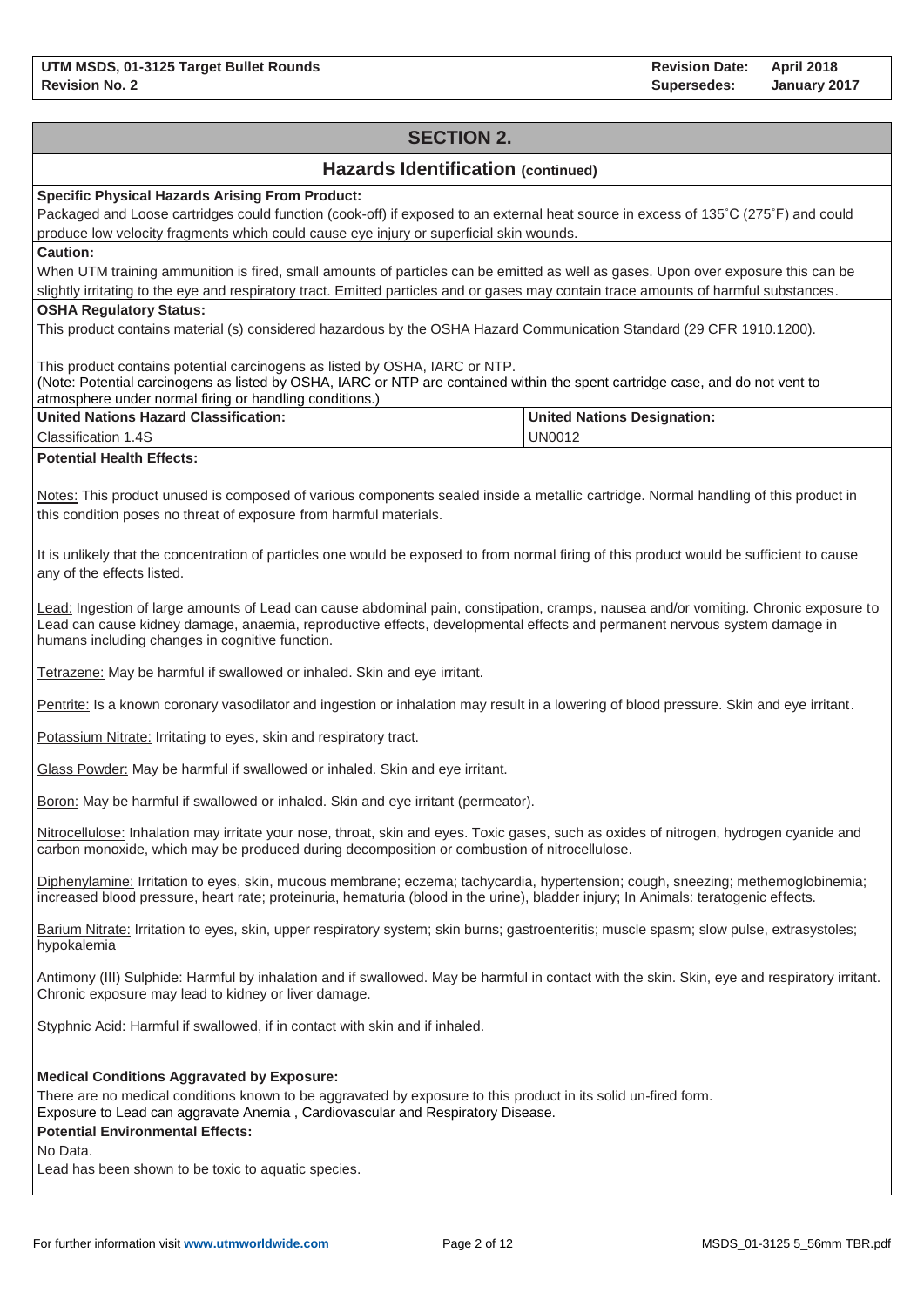## **SECTION 3.**

### **Components.**

Product may contain the components listed below.

| <b>Component</b>         |                          | Percentage by weight of cartridge | CAS#            |  |  |
|--------------------------|--------------------------|-----------------------------------|-----------------|--|--|
| <b>CARTRIDGE CASE</b>    |                          |                                   |                 |  |  |
|                          | Silicon                  | 1.4%                              | 7440-21-3       |  |  |
|                          | Iron                     | $1.0\%$                           | 7439-89-6       |  |  |
|                          | Copper                   | 4.7%                              | 7440-50-8       |  |  |
|                          | Zinc                     | 2%                                | 7440-66-6       |  |  |
|                          | Lead                     | <0.4%                             | 7439-92-1       |  |  |
|                          | <b>Bismuth</b>           | 1.2%                              | 7440-69-9       |  |  |
| Aluminium Body & Slide   | Aluminium                | 76.1%                             | 7429-90-5       |  |  |
|                          | Magnesium                | 1.7%                              | 7439-95-4       |  |  |
|                          | Manganese                | 1.2%                              | 7439-96-5       |  |  |
|                          | Chromium                 | $< 0.4\%$                         | 7440-47-3       |  |  |
|                          | Tin                      | $< 0.1\%$                         | 7440-31-5       |  |  |
|                          | Titanium                 | $<0.2\%$                          | 7440-32-6       |  |  |
|                          | Copper                   | 9.8%                              | $7440 - 50 - 8$ |  |  |
|                          | Iron                     | $<0.1\%$                          | 7439-89-6       |  |  |
| <b>Primer Cups</b>       | Lead                     | $< 0.1\%$                         | 7439-92-1       |  |  |
|                          | Zinc                     | 5.2%                              | 7440-66-6       |  |  |
| O Ring                   | <b>Nitrile</b>           | <0.4%                             | Not Listed      |  |  |
|                          | Polyamide 66             | $< 1.0\%$                         | 32131-17-2      |  |  |
| <b>Striker Ball</b>      | <b>Glass Fibre</b>       | $< 0.4\%$                         | 65997-17-3      |  |  |
| <b>PROJECTILE</b>        |                          |                                   |                 |  |  |
|                          | Silicon                  | $<0.2\%$                          | 7440-21-3       |  |  |
|                          | Iron                     | $< 0.1\%$                         | 7439-89-6       |  |  |
|                          | Copper                   | $< 0.4\%$                         | 7440-50-8       |  |  |
| Projectile Body          | Zinc                     | $< 0.2\%$                         | 7440-66-6       |  |  |
|                          | Lead                     | $<0.1\%$                          | 7439-92-1       |  |  |
|                          | <b>Bismuth</b>           | $< 0.1\%$                         | 7440-69-9       |  |  |
|                          | Aluminium                | 6.1%                              | 7429-90-5       |  |  |
| Dome                     | Polyamide 66             | $1.0\%$                           | 32131-17-2      |  |  |
| <b>PRIMERS (FRONT)</b>   |                          |                                   |                 |  |  |
|                          | Tetrazene                | $< 0.1\%$                         | 109-27-3        |  |  |
|                          | Penthrite                | $< 0.1\%$                         | 78-11-5         |  |  |
|                          | Potassium Nitrate        | $< 0.1\%$                         | 7757-79-1       |  |  |
|                          | <b>Glass Powder</b>      | 50.1%                             | 65997-17-3      |  |  |
| Primary Explosive        | Boron                    | $< 0.1\%$                         | 7440-42-8       |  |  |
|                          | Nitrocellulose           | $< 0.1\%$                         | 9004-70-0       |  |  |
|                          | Diphenylamine            | $< 0.1\%$                         | 122-39-4        |  |  |
|                          | Centralite I             | $< 0.1\%$                         | 85-98-3         |  |  |
|                          | 2,4-Dinitroanisole       | $< 0.1\%$                         | 119-27-7        |  |  |
| <b>PRIMERS (REAR)</b>    |                          |                                   |                 |  |  |
|                          | Lead Trinitroresorcinate | $<0.3\%$                          | 15245-44-0      |  |  |
|                          | <b>Barium Nitrate</b>    | $<0.2\%$                          | 10022-31-8      |  |  |
|                          | Antimony (III) Sulphide  | $< 0.1\%$                         | 1345-04-6       |  |  |
|                          | Tetrazene                | $<0.1\%$                          | 109-27-3        |  |  |
| <b>Primary Explosive</b> | <b>Lead Dioxide</b>      | $< 0.1\%$                         | 1309-60-0       |  |  |
|                          | <b>Glass Powder</b>      | $<0.2\%$                          | 65997-17-3      |  |  |
|                          | Styphnic Acid            | $< 0.1\%$                         | 82-71-3         |  |  |
|                          | Nitrocellulose           | $< 0.4\%$                         | 9004-70-0       |  |  |
|                          | Diphenylamine            | $<0.1\%$                          | 122-39-4        |  |  |
| Propellant               | Centralite I             | $<0.1\%$                          | 85-98-3         |  |  |
|                          | <b>Graphite Coating</b>  | $<0.1\%$                          | 7782-42-5       |  |  |
|                          | 2,4-Dinitroanisole       | $< 0.1\%$                         | 119-27-7        |  |  |

Percentage of non reduced hazard substance as a percentage of the weight of the finished assembled round is 0.86% but this material is contained within the case of the spent cartridge.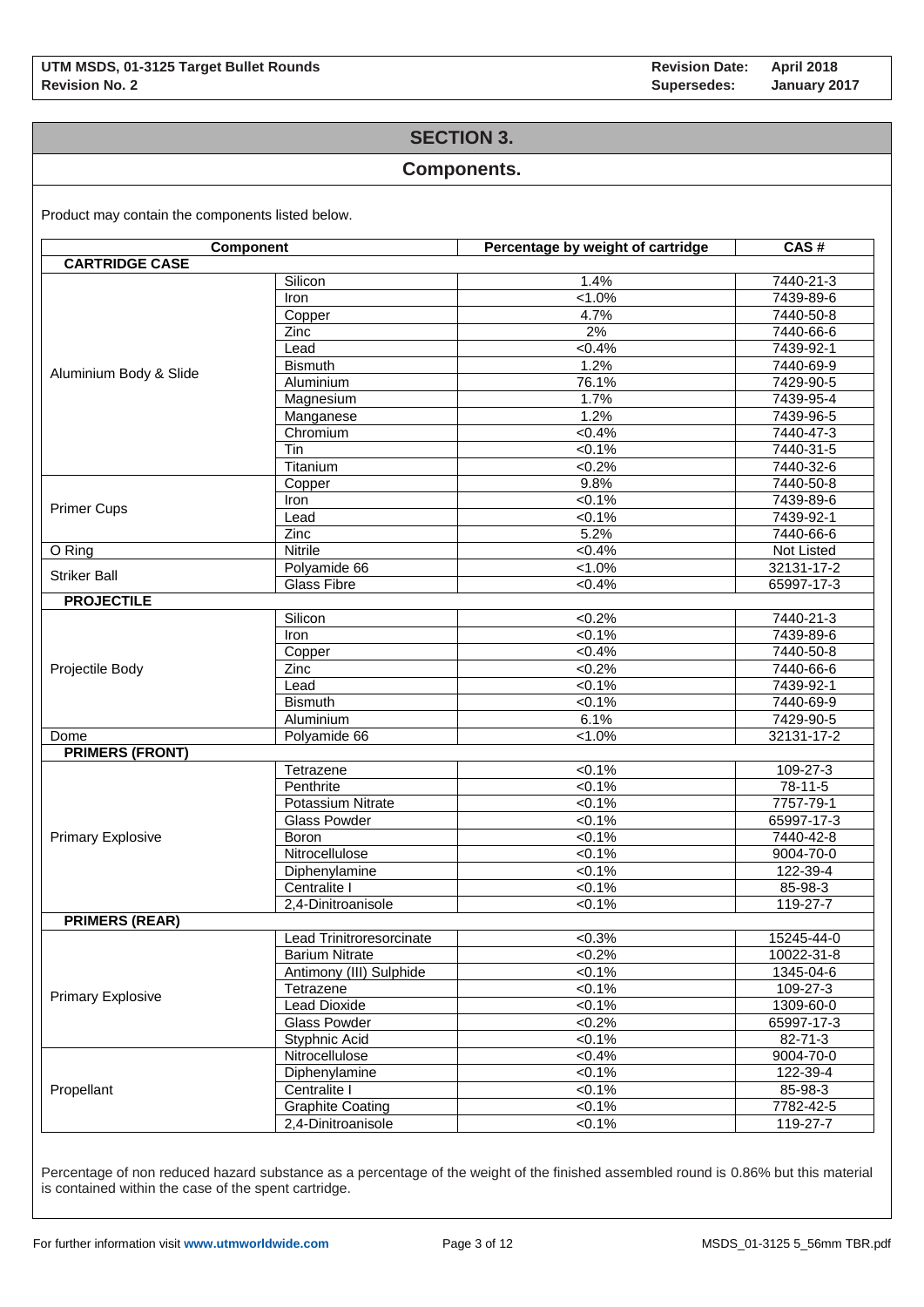# **SECTION 4.**

## **First Aid Measures**

### **\* Eye Contact:**

Immediately flush out fume or particles with large amounts of water for at least 15 minutes, occasionally lifting the upper and lower eyelids. If eye irritation develops, call a physician Immediately.

### **\*Skin Contact:**

Wash skin with plenty of soap and water.

### **\*Inhalation:**

If symptoms of lung irritation occur (coughing, wheezing or breathing difficulty), remove from exposure area to fresh air immediately. If breathing has stopped, perform artificial respiration. Keep affected person warm and at rest. Get medical attention immediately.

**Ingestion:**

If ingested, immediately call a physician.

Items marked with an asterisk (\*) are conditions associated with the firing or discharge of the product and under normal conditions of transportation and handling of the product would not be a risk.

# **SECTION 5.**

## **Fire Fighting Measures**

#### **Flammable Properties:**

May detonate if heated to 135˚C (275˚F).

### **Suitable Extinguishing Media:**

Flood area with water. If no water is available, carbon dioxide, dry chemical or earth may be used.

Cool the containing vessel with a water jet in order to prevent the ammunition from functioning (cook-off).

Use water to cool ordinary surrounding combustibles.

Use flooding quantities of water.

Use wide fog pattern nozzle to stop any low velocity fragments.

### **Specific Hazards Arising From Product:**

Packaged and Loose cartridges could function (cook-off) due to direct exposure to an external heat source and could produce low velocity metallic fragments which could cause eye injury or superficial skin wounds.

### **Protective Equipment & Precautions for Fire-fighters:**

Wear full fire-fighter protective equipment including face shield or SCBA.

Minimum recommended distance for rescue personnel 10 meters (11 yards).

Evacuate the area to a radius of 100 meters (110 yards).

# **SECTION 6.**

## **Accidental Release Measures**

#### **Methods for Containment:**

Spills of this material should be handled carefully. Do not subject materials to mechanical shock. A spill of this material will normally not require emergency response team capabilities.

#### **Methods for Clean-up:**

If ammunition packing case should rupture, any loose cartridges should be placed into UTM classified packaging and the lid carefully secured.

Damaged/ Defective Ammunition should be quarantined into UTM classified packaging and disposed of in accordance with local instructions for defective ammunition, such as burnt in a standard ammunition incinerator.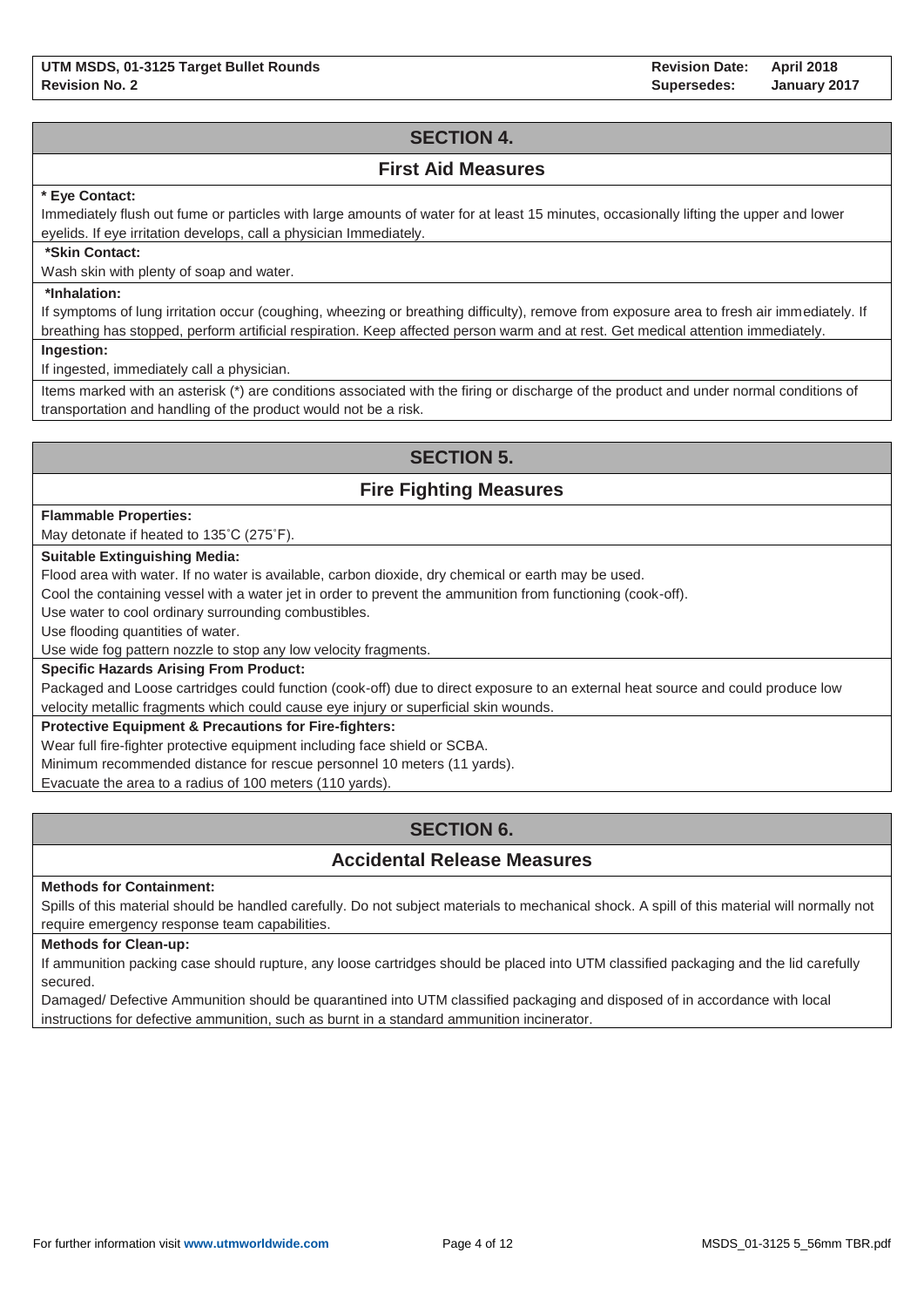# **SECTION 7.**

# **Handling & Storage**

### **Handling:**

Keep out of reach of any unauthorized personnel.

Keep out of reach of children.

Wash hands thoroughly with soap and warm water after handling and before eating or smoking.

Ergonomic lifting techniques to be applied when lifting ammunition cartons.

### **Storage, including any incompatibilities:**

Keep out of reach of any unauthorized personnel.

Keep out of reach of children.

Packaged ammunition should be stored in a cool dry environment in a common ammunition lockup (magazine).

Avoid striking the primer of an unchambered cartridge.

Ammunition should be disposed of as defective ammunition if any of the following conditions occur:

- Storage temperatures exceed 90°C (195°F).
- Evidence of corrosion.
- Physical damage.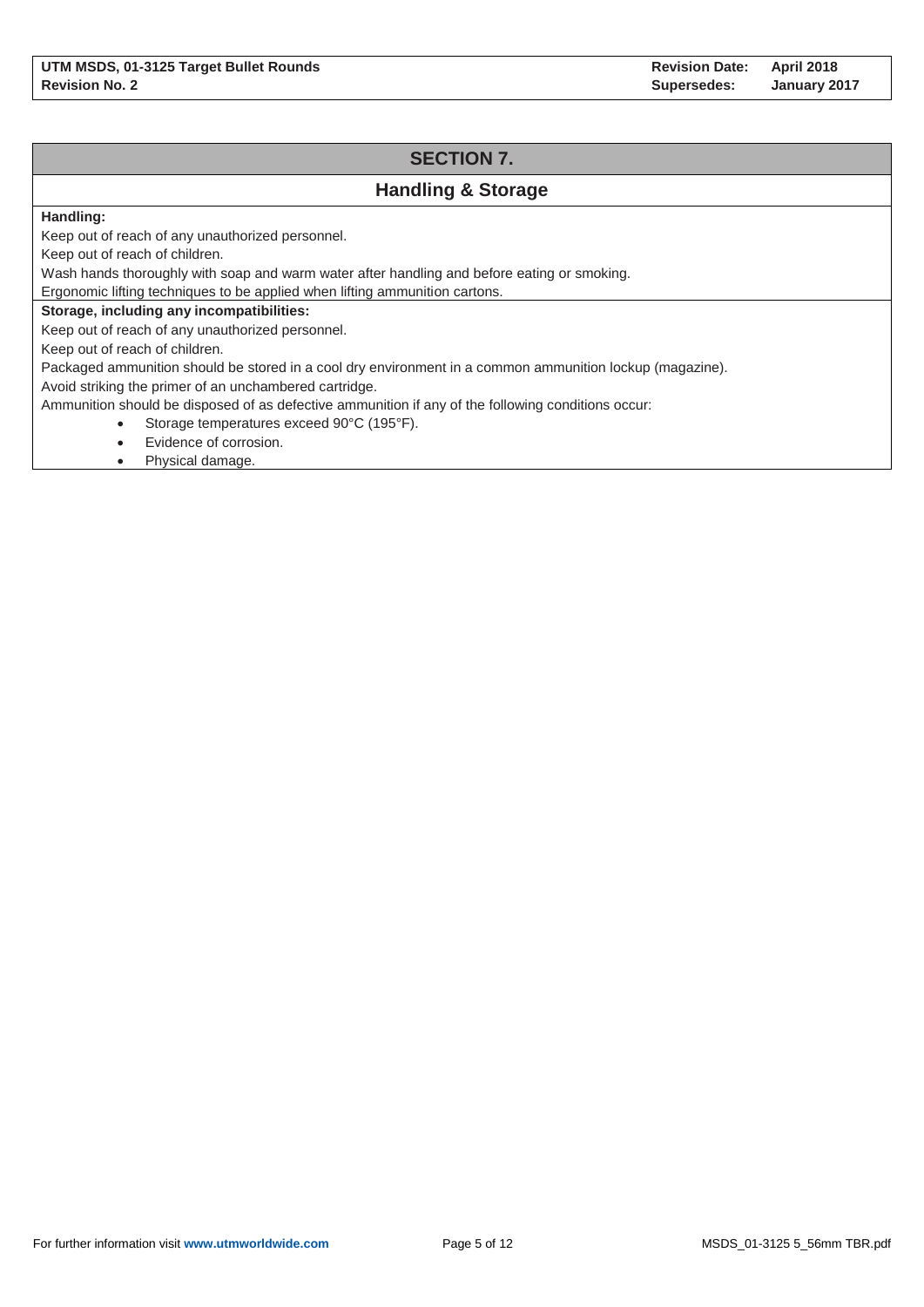## **SECTION 8.**

# **Exposure Controls / Personal Protection (PPE)**

|                          | Component                | CAS#              | <b>OSHA PEL-TWA</b>               | <b>ACGIH TLV-TWA</b> |  |
|--------------------------|--------------------------|-------------------|-----------------------------------|----------------------|--|
| <b>CARTRIDGE CASE</b>    |                          |                   |                                   |                      |  |
|                          | Silicon                  | 7440-21-3         | 15mg/m <sup>3</sup>               | $10$ mg/m $3$        |  |
|                          | Iron                     | 7439-89-6         | None Listed                       | No Limit Established |  |
|                          | Copper                   | 7440-50-8         | $0.1$ mg/m $3$                    | $0.2$ mg/m $3$       |  |
|                          | Zinc                     | 7440-66-6         | None Listed                       | No Limit Established |  |
|                          | Lead                     | 7439-92-1         | $0.05$ mg/m $3$                   | $0.15$ mg/m $3$      |  |
| Aluminium Body & Slide   | <b>Bismuth</b>           | 7440-69-9         | None Listed                       | No Limit Established |  |
|                          | Aluminium                | 7429-90-5         | $15$ mg/m $3$                     | $10$ mg/m $3$        |  |
|                          | Magnesium                | 7439-95-4         | None Listed                       | No Limit Established |  |
|                          | Manganese                | 7439-96-5         | 5mg/m <sup>3</sup>                | $0.2$ mg/m $3$       |  |
|                          | Chromium                 | 7440-47-3         | $1 \,\mathrm{mg/m^3}$             | $0.5$ mg/m $3$       |  |
|                          | Tin                      | 7440-31-5         | 2mg/m <sup>3</sup>                | No Limit Established |  |
|                          | Titanium                 | 7440-32-6         | None Listed                       | No Limit Established |  |
|                          | Copper                   | 7440-50-8         | $0.1$ mg/m $3$                    | $0.2$ mg/m $3$       |  |
| <b>Primer Cups</b>       | Iron                     | 7439-89-6         | None Listed                       | No Limit Established |  |
|                          | Lead                     | 7439-92-1         | $0.05$ mg/m $3$                   | $0.15$ mg/m $3$      |  |
|                          | Zinc                     | 7440-66-6         | None Listed                       | No Limit Established |  |
| O Ring                   | <b>Nitrile</b>           | <b>Not Listed</b> | None Listed                       | No Limit Established |  |
| <b>Striker Ball</b>      | Polyamide 66             | 32131-17-2        | None Listed                       | No Limit Established |  |
|                          | <b>Glass Fibre</b>       | 65997-17-3        | 0                                 | 0                    |  |
| <b>PROJECTILE</b>        |                          |                   |                                   |                      |  |
|                          | Silicon                  | 7440-21-3         | 15mg/m <sup>3</sup>               | 10mg/m <sup>3</sup>  |  |
|                          | Iron                     | 7439-89-6         | None Listed                       | No Limit Established |  |
|                          | Copper                   | 7440-50-8         | $0.1$ mg/m $3$                    | $0.2$ mg/m $3$       |  |
| Projectile Body          | Zinc                     | 7440-66-6         | None Listed                       | No Limit Established |  |
|                          | Lead                     | 7439-92-1         | $0.05$ mg/m $3$                   | $0.15$ mg/m $3$      |  |
|                          | <b>Bismuth</b>           | 7440-69-9         | None Listed                       | No Limit Established |  |
|                          | Aluminium                | 7429-90-5         | 15mg/m <sup>3</sup>               | $10$ mg/m $3$        |  |
| Dome                     | Polyamide 66             | 32131-17-2        | None Listed                       | No Limit Established |  |
| <b>PRIMERS (FRONT)</b>   |                          |                   |                                   |                      |  |
|                          | Tetrazene                | 109-27-3          | None Listed                       | No Limit Established |  |
|                          | Penthrite                | 78-11-5           | None Listed                       | No Limit Established |  |
|                          | Potassium Nitrate        | 7757-79-1         | None Listed                       | No Limit Established |  |
|                          | <b>Glass Powder</b>      | 65997-17-3        | $15$ mg/m $3$                     | 15mg/m <sup>3</sup>  |  |
| <b>Primary Explosive</b> | <b>Boron</b>             | 7440-42-8         | $10$ mg/m $3$                     | $10$ mg/m $3$        |  |
|                          | Nitrocellulose           | 9004-70-0         | None Listed                       | No Limit Established |  |
|                          | Diphenylamine            | 122-39-4          | None Listed                       | No Limit Established |  |
|                          | Centralite I             | 85-98-3           | None Listed                       | No Limit Established |  |
|                          | 2,4-Dinitroanisole       | 119-27-7          | None Listed                       | No Limit Established |  |
| <b>PRIMERS (REAR)</b>    |                          |                   |                                   |                      |  |
|                          | Lead Trinitroresorcinate | 15245-44-0        | $0.05$ mg/m $3$                   | $0.15$ mg/m $3$      |  |
|                          | <b>Barium Nitrate</b>    | 10022-31-8        | $0.5$ mg/m $3$                    | No Limit Established |  |
|                          | Antimony (III) Sulphide  | 1345-04-6         | 0.5 <sub>m</sub> g/m <sup>3</sup> | $0.5$ mg/m $3$       |  |
| <b>Primary Explosive</b> | Tetrazene                | 109-27-3          | None Listed                       | No Limit Established |  |
|                          | <b>Lead Dioxide</b>      | 1309-60-0         | $0.05$ mg/m $3$                   | $0.05$ mg/m $3$      |  |
|                          | <b>Glass Powder</b>      | 65997-17-3        | $15$ mg/m $3$                     | $15$ mg/m $3$        |  |
|                          | Styphnic Acid            | 82-71-3           | None Listed                       | No Limit Established |  |
|                          | Nitrocellulose           | 9004-70-0         | None Listed                       | No Limit Established |  |
|                          | Diphenylamine            | 122-39-4          | None Listed                       | No Limit Established |  |
| Propellant               | Centralite I             | 85-98-3           | None Listed                       | No Limit Established |  |
|                          | <b>Graphite Coating</b>  | 7782-42-5         | $10$ mg/m $3$                     | $10$ mg/m $3$        |  |
|                          | 2,4-Dinitroanisole       | 119-27-7          | None Listed                       | No Limit Established |  |
|                          |                          |                   |                                   |                      |  |

**Continued on page 7**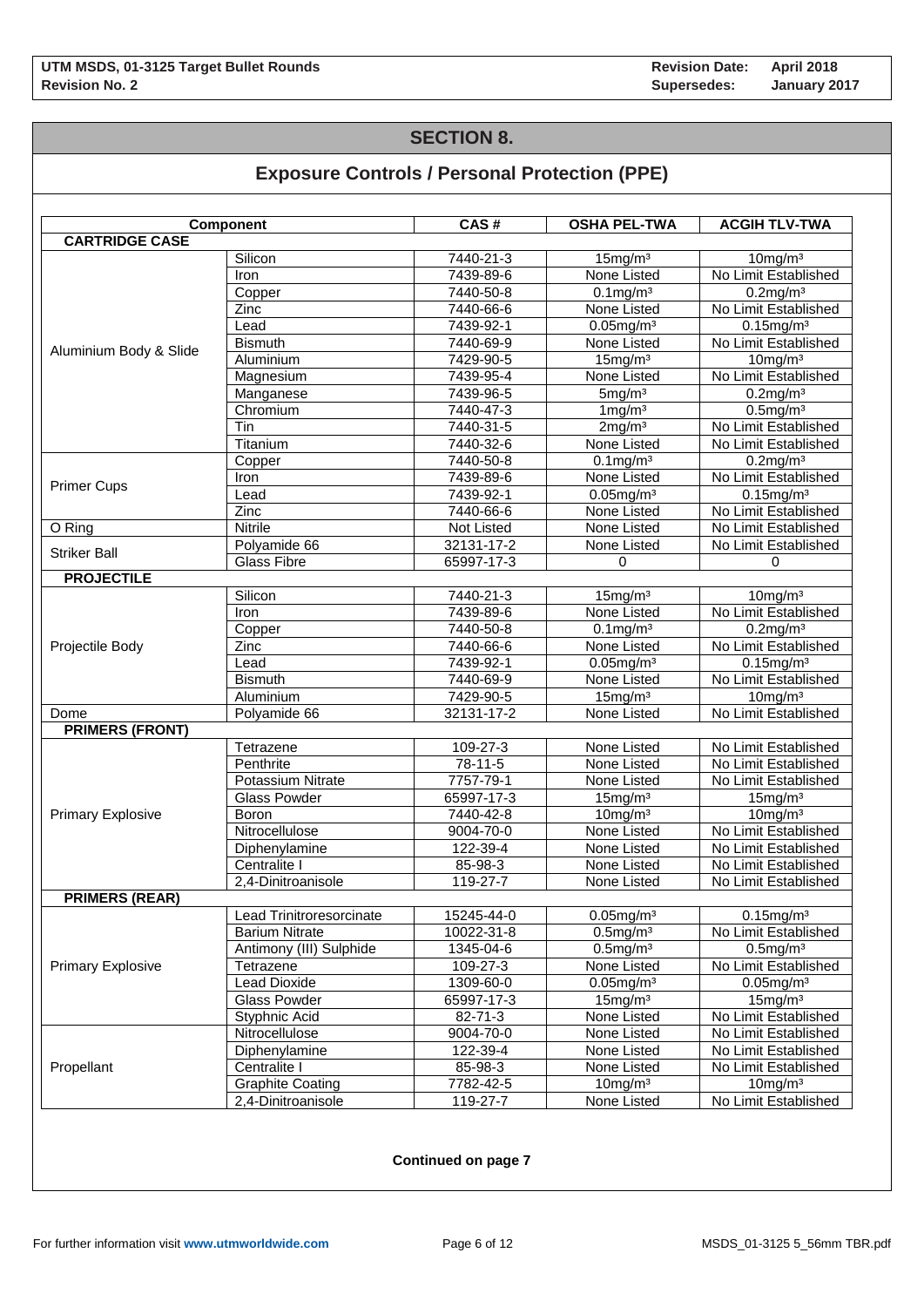| UTM MSDS, 01-3125 Target Bullet Rounds<br><b>Revision No. 2</b>                                                                         | <b>Revision Date:</b><br>Supersedes: | <b>April 2018</b><br>January 2017 |
|-----------------------------------------------------------------------------------------------------------------------------------------|--------------------------------------|-----------------------------------|
| <b>Engineering Controls:</b>                                                                                                            |                                      |                                   |
| Normal handling of this product requires no special controls.                                                                           |                                      |                                   |
| When Firing product local exhaust ventilation is recommended if significant dusting occurs or fumes are generated. Otherwise, use       |                                      |                                   |
| exhaust ventilation with explosion-proof ventilation.                                                                                   |                                      |                                   |
| <b>Eve / Face Protection:</b>                                                                                                           |                                      |                                   |
| Normal handling of this product requires the use safety glasses.                                                                        |                                      |                                   |
| When training with product always wear the appropriate PPE based on the type of training.                                               |                                      |                                   |
| <b>Hand Protection:</b>                                                                                                                 |                                      |                                   |
| Not normally needed for handling this product.                                                                                          |                                      |                                   |
| When training with the UTM product always wear the appropriate PPE base on the type of training.                                        |                                      |                                   |
| <b>Skin Protection:</b>                                                                                                                 |                                      |                                   |
| Not normally needed for handling this product.                                                                                          |                                      |                                   |
| When training with product always wear the appropriate PPE base on the type of training.                                                |                                      |                                   |
| <b>Respiratory Protection:</b>                                                                                                          |                                      |                                   |
| Not normally needed when handling this product.                                                                                         |                                      |                                   |
| If when firing the airborne concentrations exceed the above listed exposure limits wear respiratory protection in accordance with local |                                      |                                   |
| regulations.                                                                                                                            |                                      |                                   |
| <b>Hearing Protection:</b>                                                                                                              |                                      |                                   |
| When firing cartridges if noise levels exceed maximum regulatory levels it is advised that hearing protection is worn.                  |                                      |                                   |
| <b>General Hygiene:</b>                                                                                                                 |                                      |                                   |
| Do not eat, drink, or smoke while using this product.                                                                                   |                                      |                                   |
| When firing, avoid breathing fumes and smoke.                                                                                           |                                      |                                   |
| Wash hands thoroughly after use.                                                                                                        |                                      |                                   |
| <b>Safety Phrases:</b>                                                                                                                  |                                      |                                   |
| For Hazardous Composition substances: S16, S22, S23, S29, S33, S35, S37, S39.                                                           |                                      |                                   |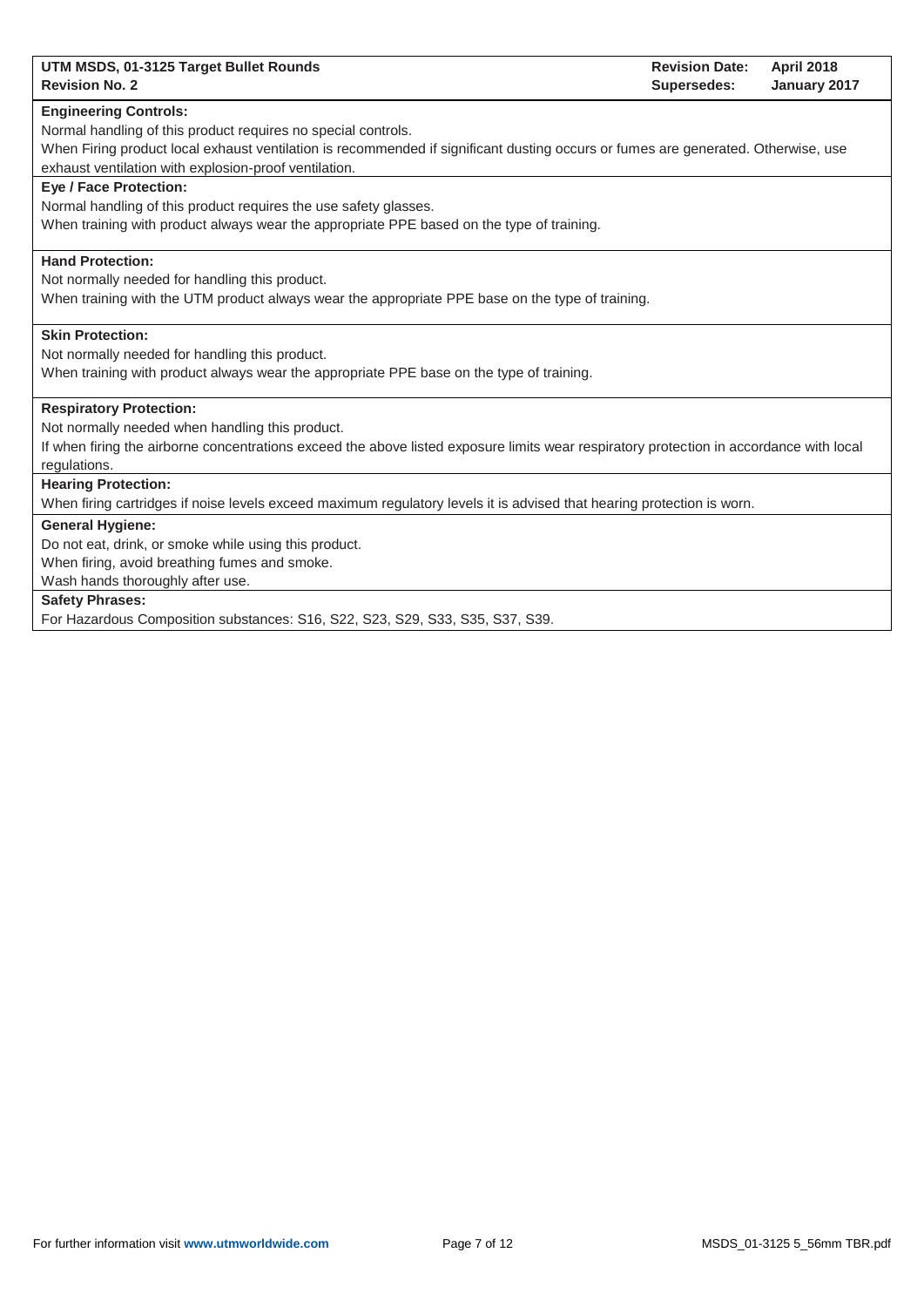## **SECTION 9.**

## **Physical & Chemical Properties**

**Appearance (colour, physical form, shape):**

Cylindrical Cartridge - Aluminium (turned). Having a metallic projectile with a red plastic nose and two independent energetic compounds.

| <b>Property</b>                                                          | <b>Value</b>                                                                  | <b>Property</b>                                                      | <b>Value</b>                                                                  |
|--------------------------------------------------------------------------|-------------------------------------------------------------------------------|----------------------------------------------------------------------|-------------------------------------------------------------------------------|
| Odour:                                                                   | None                                                                          | <b>Partition Coefficient:</b><br>N-Octanol/water:                    | Not applicable                                                                |
| <b>Odour Threshold:</b>                                                  | Not applicable                                                                | <b>Auto-Ignition</b><br>Temperature:                                 | Cartridges could<br>spontaneously function (cook<br>off) at 135 ° C (275 ° F) |
| <b>Physical State:</b>                                                   | Multi component assembly<br>with water soluble marking<br>paste               | <b>Decomposition</b><br>Temperature:                                 | Not Applicable                                                                |
| PH:                                                                      | Not applicable                                                                | <b>Heat Value:</b>                                                   | Not applicable                                                                |
| <b>Melting/Freezing</b><br>Point:                                        | Not applicable                                                                | <b>Particle Size:</b>                                                | Not applicable                                                                |
| <b>Initial Boiling Point &amp;</b><br><b>Boiling Range:</b>              | Not applicable                                                                | <b>Volatile Organic</b><br><b>Compounds (VOC)</b><br><b>Content:</b> | Not applicable                                                                |
| <b>Flash Point:</b>                                                      | Cartridges could<br>spontaneously function (cook<br>off) at 135 ° C (275 ° F) | <b>Softening Point:</b>                                              | Not applicable                                                                |
| <b>Evaporation Rate:</b>                                                 | Not applicable                                                                | <b>Pour Point:</b>                                                   | Not applicable                                                                |
| <b>Flammability (solid,</b><br>gas):                                     | Not applicable                                                                | <b>Viscosity:</b>                                                    | Not applicable                                                                |
| <b>Upper/Lower</b><br><b>Flammability or</b><br><b>Explosive Limits:</b> | Not applicable                                                                | <b>Bulk Density:</b>                                                 | Not applicable                                                                |
| <b>Vapour Density:</b>                                                   | Not applicable                                                                | <b>Percent Volatile:</b>                                             | Not applicable                                                                |
| <b>Vapour Pressure:</b>                                                  |                                                                               | <b>Saturated Vapour</b><br><b>Concentration:</b>                     | Not applicable                                                                |
| <b>Specific Gravity or</b><br>relative Density:                          | Not applicable                                                                | <b>Molecular Weight:</b>                                             | Not applicable                                                                |
| Solubility:                                                              | Insoluble                                                                     | <b>Molecular Formula:</b>                                            | Not applicable                                                                |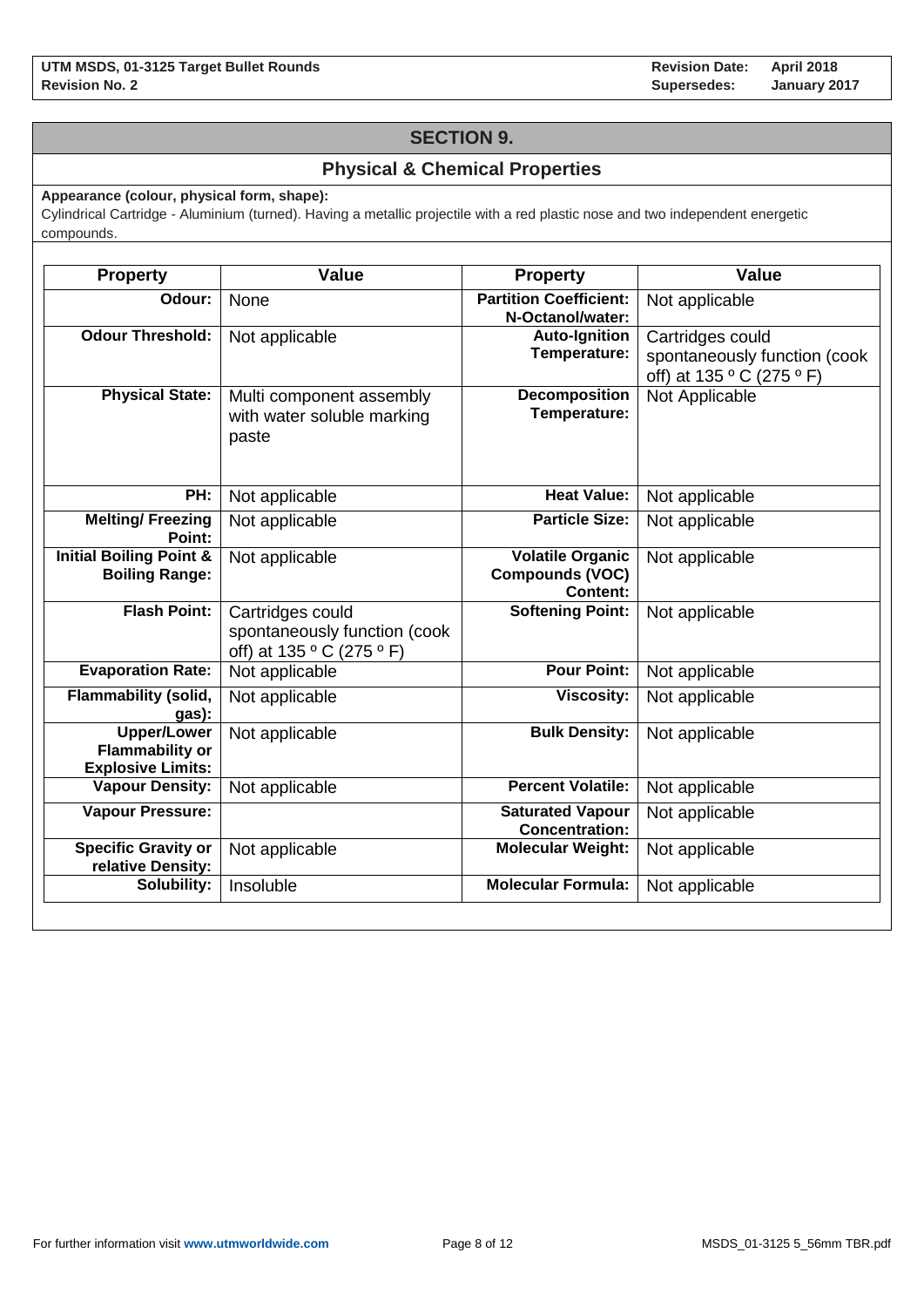## **SECTION 10.**

## **Stability & Reactivity**

## **Stability:**

Product stable under normal use.

Normal operating temperature conditions between -5˚C (40˚F) and 40˚C (104˚F).

#### **Conditions to Avoid:**

Cartridge may function if the primer is inadvertently struck. Avoid subjecting to mechanical shock.

Product could spontaneously function if heated to 135°C (275°F).

#### **Incompatible Materials:**

Acids, Alkalis, Ammonia, Acetylene, Caustics Chlorine, Halogenated Hydrocarbons, corrosive or strong oxidizing substances.

### **Hazardous Decomposition Products:**

Nitrogen Oxides, Carbon and Carbon Oxides.

Other dust and fumes may also be produced.

### **Possibility of Hazardous reactions:**

No reported reactions.

## **SECTION 11.**

## **Toxicological Information**

| Oral LD 50:                                                                           |
|---------------------------------------------------------------------------------------|
| No Data.                                                                              |
| Dermal LD 50:                                                                         |
| No Data.                                                                              |
| <b>Inhalation LC 50:</b>                                                              |
| No Data.                                                                              |
| <b>Risk Phrases:</b>                                                                  |
| For hazardous composition substances: R1, R3, R5, R6, R19, R21, R22, R36, R50, R67.   |
| <b>Sub Chronic/ Chronic Toxicity:</b>                                                 |
| No Data                                                                               |
| <b>Carcinogenicity:</b>                                                               |
| No Data                                                                               |
| <b>Mutagenicity:</b>                                                                  |
| This product is not known or reported to be mutagenic.                                |
| <b>Reproductive, Teratogenicity, Or Developmental Effects:</b>                        |
| This product is not known or reported to cause reproductive or developmental effects. |
| <b>Neurological Effects:</b>                                                          |
| This product is not known or reported to cause neurological effects.                  |
|                                                                                       |
| <b>Interactions With Other Chemicals Which Enhance Toxicity:</b>                      |
| $\blacksquare$                                                                        |

None known or reported.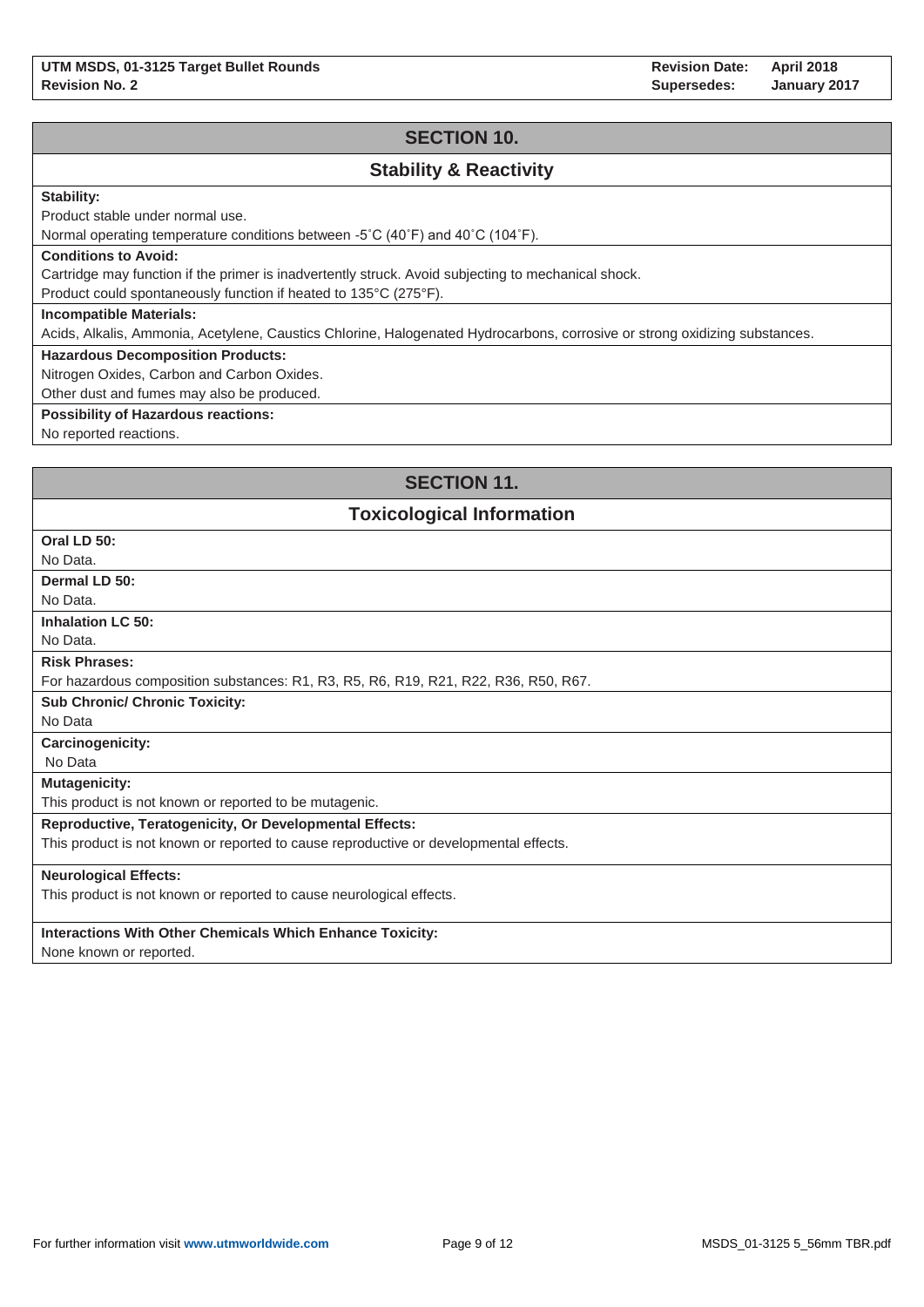# **SECTION 12.**

## **Ecological Information**

**Eco-toxicity/ Persistence/ Degradability/ Mobility:**

Data Known:

Nitrocellulose: LC50 > 1000 mg/l (fish, invertebrates, algae).

### **Bioaccumulation / Accumulation:**

None known or reported.

**Other Adverse Effects:**

None known or reported.

# **SECTION 13.**

# **Disposal Information**

**Disposal :**

Disposal should be in accordance with applicable regional, national and local laws and regulations. Local regulations may be more stringent than regional or national requirements. This information presented below only applies to the material as supplied after firing. The identification based on characteristic (s) or listing may not apply if the material has not been fired or has been otherwise contaminated.

Damaged (Non-functioned) rounds:

Quarantined in classified packaging and disposed in accordance with local instructions for defective small arms ammunition.

Faulty (Non-functioned) ammunition:

Quarantined in classified packaging and disposed in accordance with local instructions for defective small arms ammunition.

Special precautions for landfill or incineration:

Damaged or defective ammunition may contain live explosive compound within the 'primers'.

Care should be taken when feeding the damaged or defective ammunition into an incinerator.

Personal Protective Equipment suitable to the burning work must be worn at all times.

(Note: Toxicity reports into spent cartridges have been carried out and may, subject to local regulations, be suitable for landfill disposal. Copies of the reports are available on request.)

# **SECTION 14.**

## **Transportation Information**

**Basic Shipping Information:**

| Proper Shipping Name:         | Cartridges, Small Arms                                   |
|-------------------------------|----------------------------------------------------------|
| Hazard Class:                 | 1.4S                                                     |
| Subsidiary Hazard Class:      | Not Applicable                                           |
| <b>Identification Number:</b> | UN0012                                                   |
| Packing Group:                | Packaging Group II, Substances presenting medium danger. |
|                               | Packaging Group III, Substances presenting low danger.   |

#### **Special Comments:**

UTM Training ammunition is to be afforded the same handling and usage restriction as applied to common live ammunition. Ammunition shipped domestically in the US can be reclassified as ORM-D or ORM-D Air (within guidelines). See 49 CFR 173.63 for ORM-D reclassification.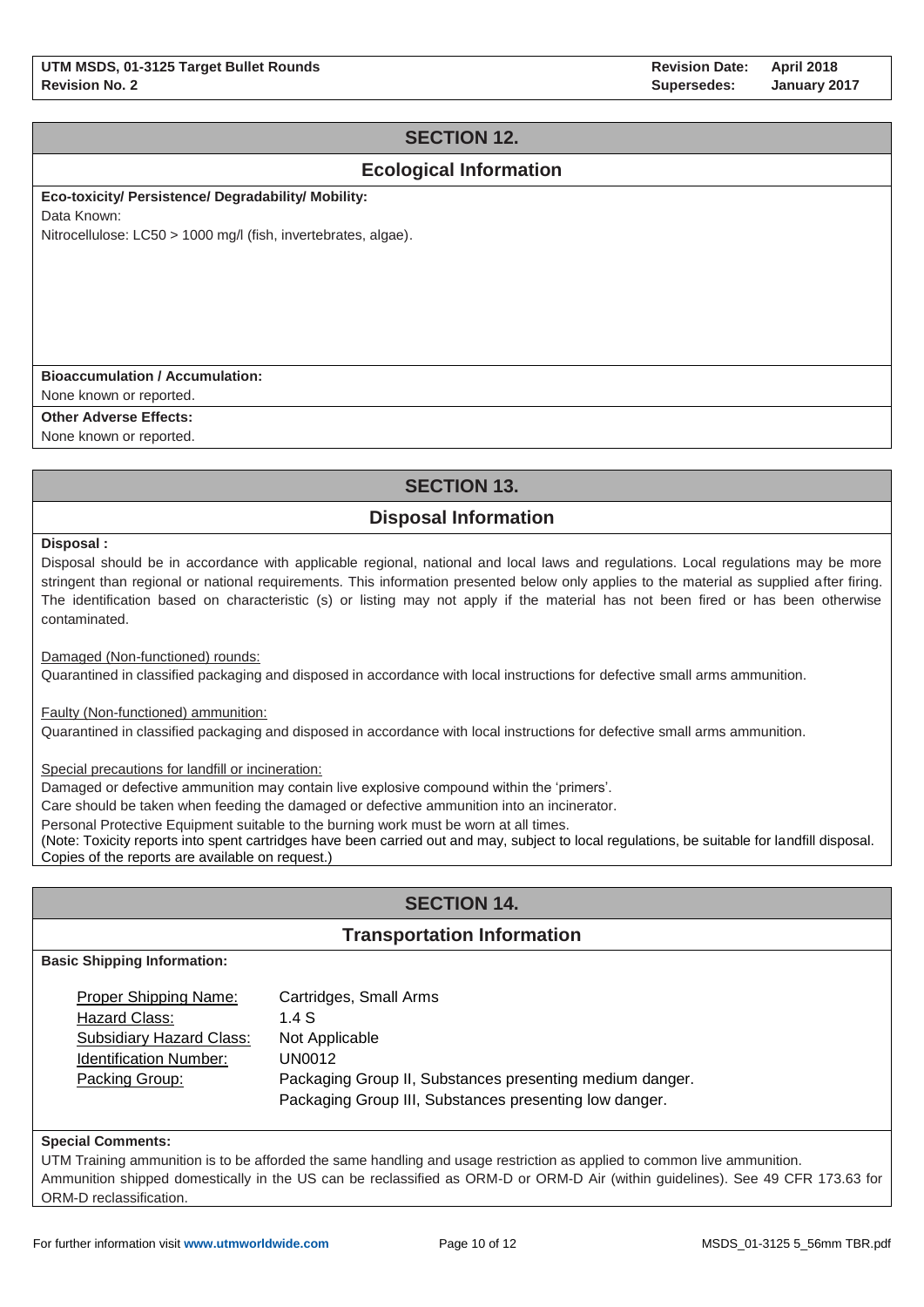## **SECTION 15.**

## **Regulatory Information**

## **TSCA Inventory Status:**

Components of this product are listed on the Toxic Substance Control Act inventory.

**CERCLA:**

|                          | Component                | CAS#          | <b>RCRA Waste #</b> | Final RQ Pounds (Kg) |  |
|--------------------------|--------------------------|---------------|---------------------|----------------------|--|
| <b>CARTRIDGE CASE</b>    |                          |               |                     |                      |  |
|                          | Silicon                  | 7440-21-3     | Not Listed          | <b>Not Listed</b>    |  |
|                          | Iron                     | 7439-89-6     | Not Listed          | Not Listed           |  |
|                          | Copper                   | 7440-50-8     | Not Listed          | 5000 (2270)          |  |
|                          | Zinc                     | 7440-66-6     | Not Listed          | 1000 (454)           |  |
|                          | Lead                     | 7439-92-1     | Not Listed          | 10(4.54)             |  |
| Aluminium Body & Slide   | <b>Bismuth</b>           | 7440-69-9     | Not Listed          | Not Listed           |  |
|                          | Aluminium                | 7429-90-5     | Not Listed          | <b>Not Listed</b>    |  |
|                          | Magnesium                | 7439-95-4     | Not Listed          | Not Listed           |  |
|                          | Manganese                | 7439-96-5     | Not Listed          | Not Listed           |  |
|                          | Chromium                 | 7440-47-3     | Not Listed          | 5000 (2270)          |  |
|                          | Tin                      | 7440-31-5     | Not Listed          | Not Listed           |  |
|                          | Titanium                 | 7440-32-6     | Not Listed          | Not Listed           |  |
|                          | Copper                   | 7440-50-8     | Not Listed          | 5000 (2270)          |  |
|                          | Iron                     | 7439-89-6     | Not Listed          | Not Listed           |  |
| <b>Primer Cups</b>       | Lead                     | 7439-92-1     | Not Listed          | 10 (4.54)            |  |
|                          | Zinc                     | 7440-66-6     | Not Listed          | 1000 (454)           |  |
| O Ring                   | <b>Nitrile</b>           | Not Listed    | Not Listed          | Not Listed           |  |
| <b>Striker Ball</b>      | Polyamide 66             | 32131-17-2    | Not Listed          | Not Listed           |  |
|                          | <b>Glass Fibre</b>       | 65997-17-3    | 0                   | $\mathbf 0$          |  |
| <b>PROJECTILE</b>        |                          |               |                     |                      |  |
|                          | Silicon                  | 7440-21-3     | Not Listed          | Not Listed           |  |
|                          | Iron                     | 7439-89-6     | <b>Not Listed</b>   | Not Listed           |  |
|                          | Copper                   | 7440-50-8     | Not Listed          | 5000 (2270)          |  |
| Projectile Body          | Zinc                     | 7440-66-6     | Not Listed          | 1000 (454)           |  |
|                          | Lead                     | 7439-92-1     | Not Listed          | 10 (4.54)            |  |
|                          | <b>Bismuth</b>           | 7440-69-9     | Not Listed          | Not Listed           |  |
|                          | Aluminium                | 7429-90-5     | Not Listed          | Not Listed           |  |
| Dome                     | Polyamide 66             | 32131-17-2    | Not Listed          | <b>Not Listed</b>    |  |
| <b>PRIMERS (FRONT)</b>   |                          |               |                     |                      |  |
|                          | Tetrazene                | 109-27-3      | Not Listed          | Not Listed           |  |
|                          | Penthrite                | 78-11-5       | Not Listed          | Not Listed           |  |
|                          | Potassium Nitrate        | 7757-79-1     | Not Listed          | Not Listed           |  |
|                          | <b>Glass Powder</b>      | 65997-17-3    | Not Listed          | Not Listed           |  |
| <b>Primary Explosive</b> | <b>Boron</b>             | 7440-42-8     | Not Listed          | Not Listed           |  |
|                          | Nitrocellulose           | 9004-70-0     | Not Listed          | Not Listed           |  |
|                          | Diphenylamine            | 122-39-4      | Not Listed          | Not Listed           |  |
|                          | Centralite I             | 85-98-3       | Not Listed          | Not Listed           |  |
|                          | 2,4-Dinitroanisole       | 119-27-7      | Not Listed          | Not Listed           |  |
| <b>PRIMERS (REAR)</b>    |                          |               |                     |                      |  |
|                          | Lead Trinitroresorcinate | 15245-44-0    | Not Listed          | Not Listed           |  |
|                          | <b>Barium Nitrate</b>    | 10022-31-8    | Not Listed          | Not Listed           |  |
| <b>Primary Explosive</b> | Antimony (III) Sulphide  | 1345-04-6     | Not Listed          | 5000 (2270)          |  |
|                          | Tetrazene                | 109-27-3      | Not Listed          | Not Listed           |  |
|                          | <b>Lead Dioxide</b>      | 1309-60-0     | Not Listed          | 10 (4.54)            |  |
|                          | Glass Powder             | 65997-17-3    | Not Listed          | Not Listed           |  |
|                          | Styphnic Acid            | $82 - 71 - 3$ | Not Listed          | Not Listed           |  |
|                          | Nitrocellulose           | 9004-70-0     | Not Listed          | Not Listed           |  |
|                          | Diphenylamine            | 122-39-4      | Not Listed          | Not Listed           |  |
| Propellant               | Centralite I             | 85-98-3       | Not Listed          | Not Listed           |  |
|                          | <b>Graphite Coating</b>  | 7782-42-5     | Not Listed          | Not Listed           |  |
|                          | 2,4-Dinitroanisole       | 119-27-7      | Not Listed          | Not Listed           |  |

### **SARA 302:**

None of the components in this product are listed.